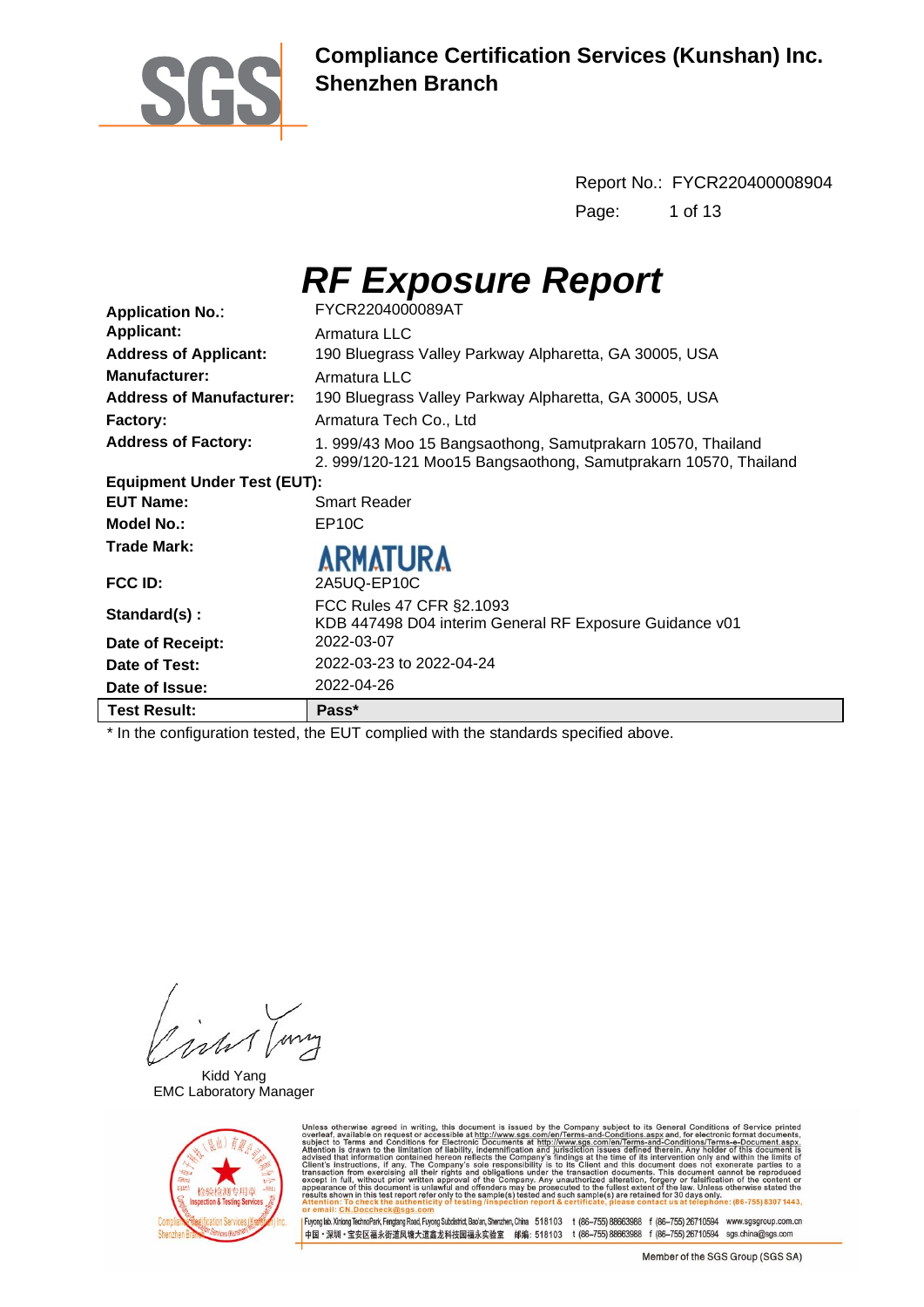

Report No.: FYCR220400008904 Page: 2 of 13

| <b>Revision Record</b> |                |             |                 |               |  |  |  |
|------------------------|----------------|-------------|-----------------|---------------|--|--|--|
| <b>Version</b>         | <b>Chapter</b> | <b>Date</b> | <b>Modifier</b> | <b>Remark</b> |  |  |  |
| 01                     |                | 2022-04-26  |                 | Original      |  |  |  |
|                        |                |             |                 |               |  |  |  |
|                        |                |             |                 |               |  |  |  |

| Authorized for issue by: |                                   |  |
|--------------------------|-----------------------------------|--|
|                          | Free Zhan                         |  |
|                          | <b>Tree Zhan/Project Engineer</b> |  |
|                          | WinkeyWang                        |  |
|                          |                                   |  |
|                          | <b>Winkey Wang/Reviewer</b>       |  |



Unless otherwise agreed in writing, this document is issued by the Company subject to its General Conditions of Service printed<br>overleaf, available on request or accessible at http://www.sgs.com/en/Terms-and-Conditions.as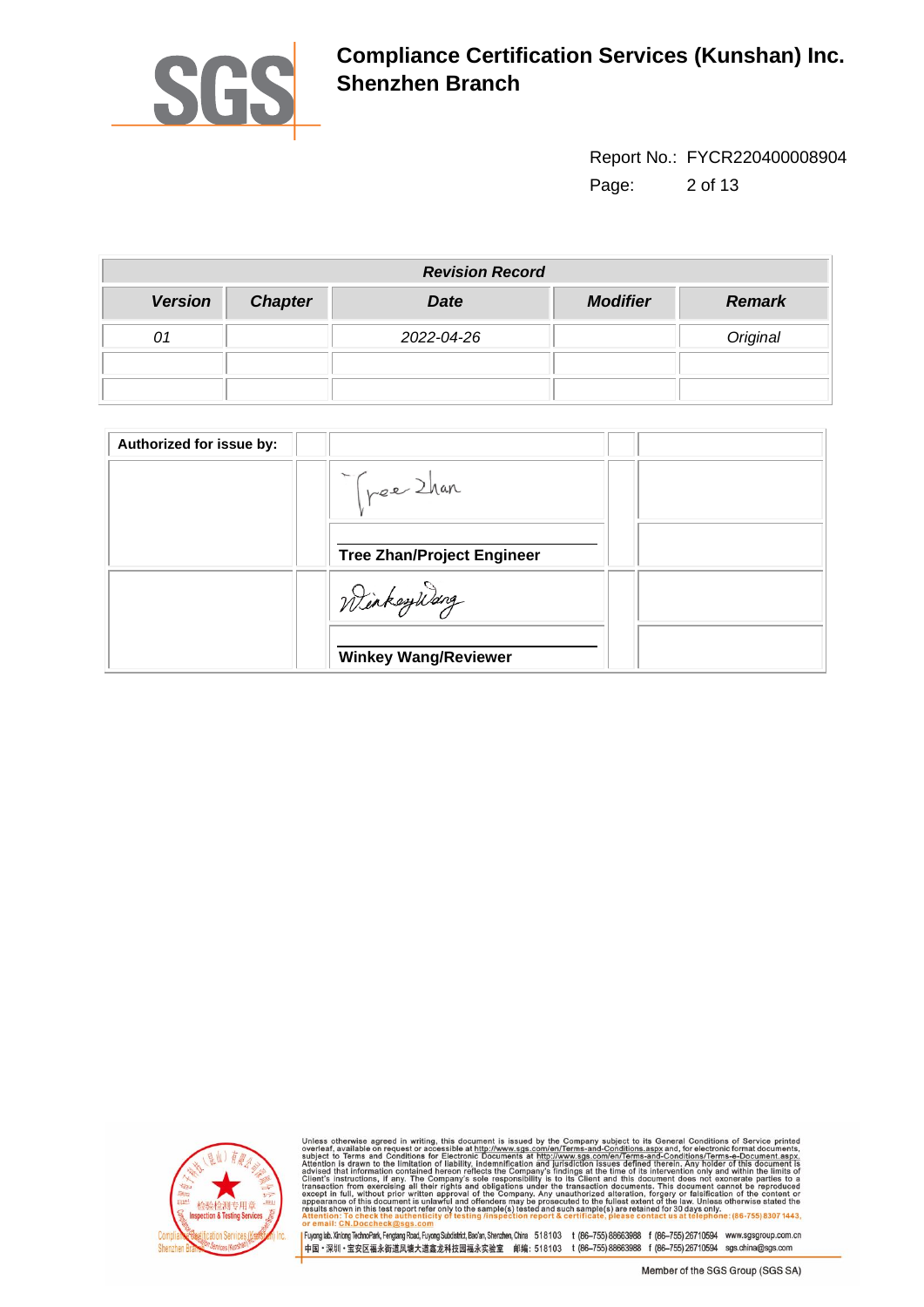

Report No.: FYCR220400008904 Page: 3 of 13

#### <span id="page-2-0"></span>1 **Contents**

|                |     | Page |
|----------------|-----|------|
| 1              |     |      |
| $\overline{2}$ |     |      |
|                | 2.1 |      |
|                | 2.2 |      |
|                | 2.3 |      |
|                | 2.4 |      |
|                | 2.5 |      |
| 3              |     |      |
|                | 3.1 |      |
|                | 3.2 |      |
|                | 3.3 |      |
| 4              |     |      |
|                | 4.1 |      |
|                | 4.2 |      |



Unless otherwise agreed in writing, this document is issued by the Company subject to its General Conditions of Service printed<br>overleaf, available on request or accessible at http://www.sgs.com/en/Terms-and-Conditions.as

| Fuyong lab.Xinlong TechnoPark, Fenglang Road, Fuyong Subdistrict, Baoian, Shenzhen, China 518103 t (86–755) 266710594 www.sgsgroup.com.cn<br>|中国・深圳・宝安区福永街道凤塘大道鑫龙科技园福永实验室 | 邮编: 518103 t (86–755) 88663988 f (86–755) 2671059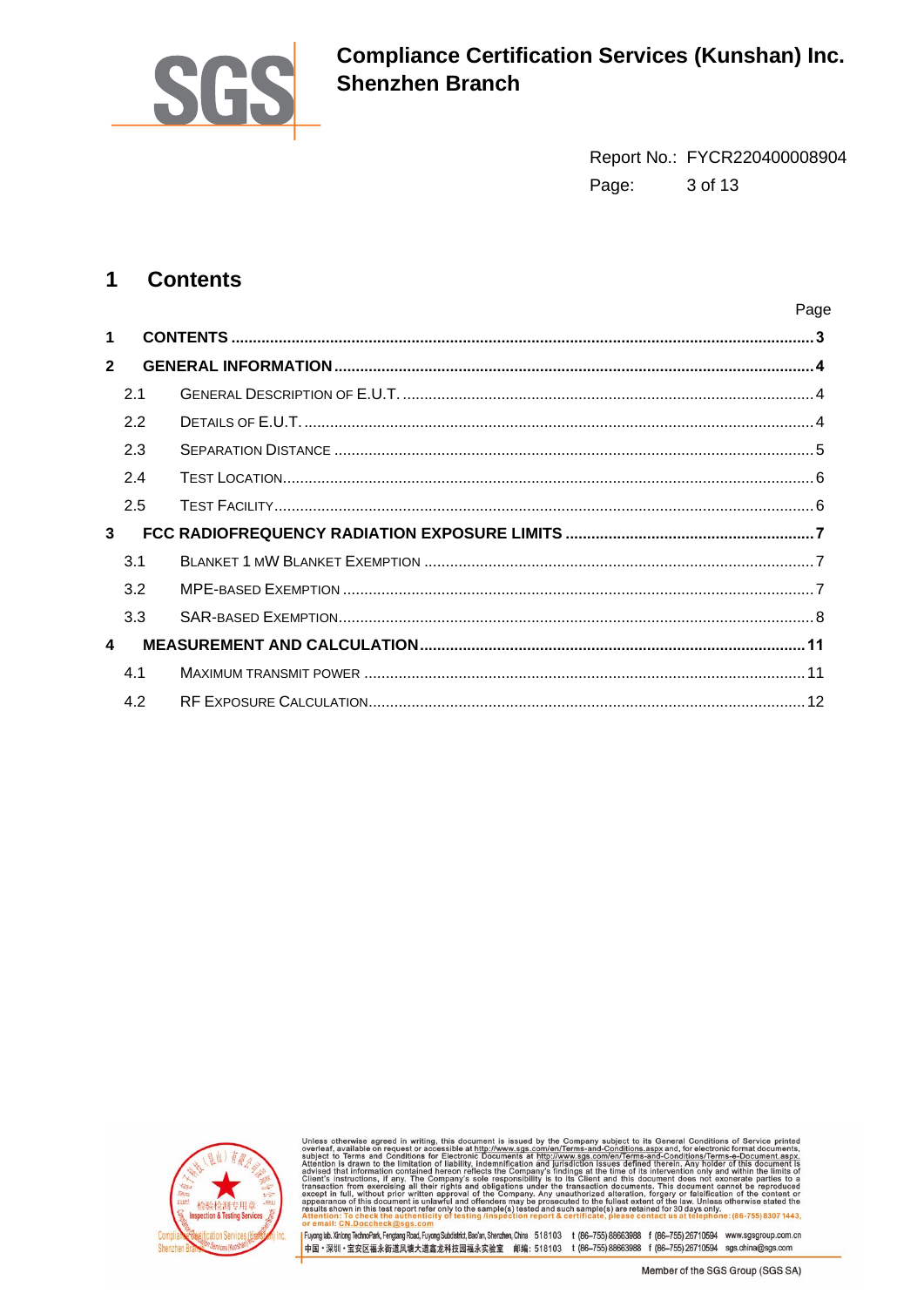

Report No.: FYCR220400008904 Page: 4 of 13

## <span id="page-3-0"></span>**2 General Information**

#### <span id="page-3-1"></span>**2.1 General Description of E.U.T.**

|               | □ Portable device         |
|---------------|---------------------------|
| Product Type: | $\boxtimes$ Mobile device |
|               | <sup>1</sup> Fixed device |

#### <span id="page-3-2"></span>**2.2 Details of E.U.T.**

| Power supply:               | <b>DC 9-24V</b>    |
|-----------------------------|--------------------|
| <b>BLE</b>                  |                    |
| <b>Operation Frequency:</b> | 2402MHz to 2480MHz |
| <b>Modulation Type:</b>     | <b>GFSK</b>        |
| Number of Channels:         | 40                 |
| Date Rate:                  | 1MBps, 2Mbps       |
| <b>Channel Spacing:</b>     | 2MHz               |
| Antenna Type:               | PCB Antenna        |
| Antenna Gain:               | 2.3dBi             |
| 125kHz                      |                    |
| <b>Operation Frequency:</b> | 125kHz             |
| <b>Modulation Type:</b>     | <b>ASK</b>         |
| Antenna Type:               | Loop Antenna       |
| <b>NFC</b>                  |                    |
| <b>Operation Frequency:</b> | 13.56MHz           |
| <b>Modulation Type:</b>     | <b>ASK</b>         |
| Antenna Type:               | Loop Antenna       |



Unless otherwise agreed in writing, this document is issued by the Company subject to its General Conditions of Service printed<br>overleaf, available on request or accessible at http://www.sgs.com/en/Terms-and-Conditions.as

| Fuyong lab.Xinlong TechnoPark, Fengtang Road, Fuyong Subdistrict, Barén, Shenzhen, China 518103 t (86–755) 266710597 16594 www.sgsgroup.com.cn<br>|中国・深圳・宝安区福永街道凤塘大道鑫龙科技园福永实验室 | 邮编: 518103 t (86–755) 88663988 f (86–755) 267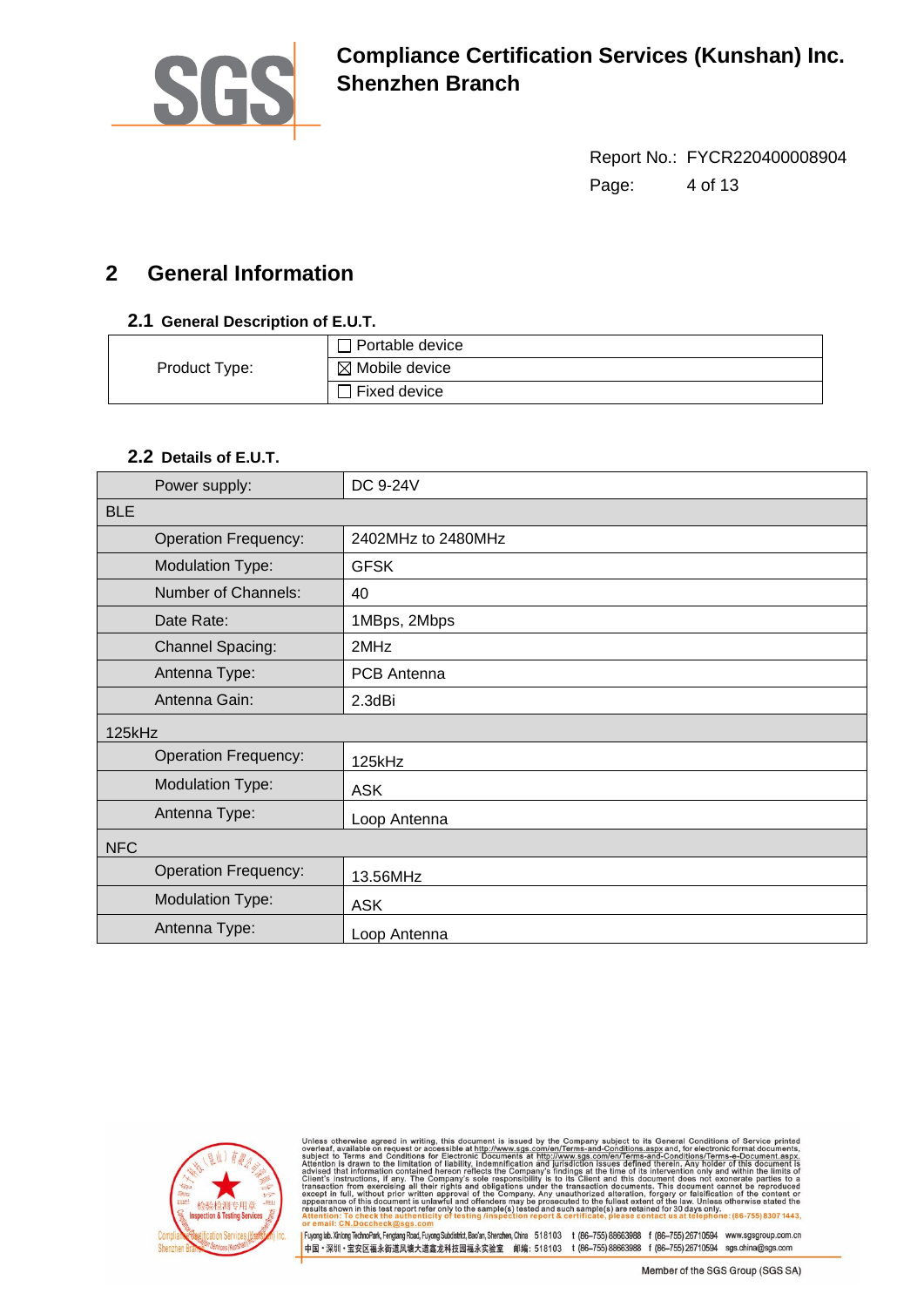

Report No.: FYCR220400008904 Page: 5 of 13

#### <span id="page-4-0"></span>**2.3 Separation Distance**

| Minimum test separation distance: | 20cm                                                                                                      |
|-----------------------------------|-----------------------------------------------------------------------------------------------------------|
|                                   | Remark: This minimum test separation distance is determined by the smallest distance from the antenna and |

radiating structures or outer surface of the device, according to the host form factor, exposure conditions and platform requirements, to any part of the body or extremity of a user or bystander.



Unless otherwise agreed in writing, this document is issued by the Company subject to its General Conditions of Service printed overleaf, available on request or accessible at http://www.sgs.com/en/Terms-and-Conditions.asp e or ans uccurrent is unaware and one-may be prosecuted to the functional particle in the raw. Onless outerwise stated the<br>Which this test report refer only to the sample(s) tested and such sample(s) are retained for 30 da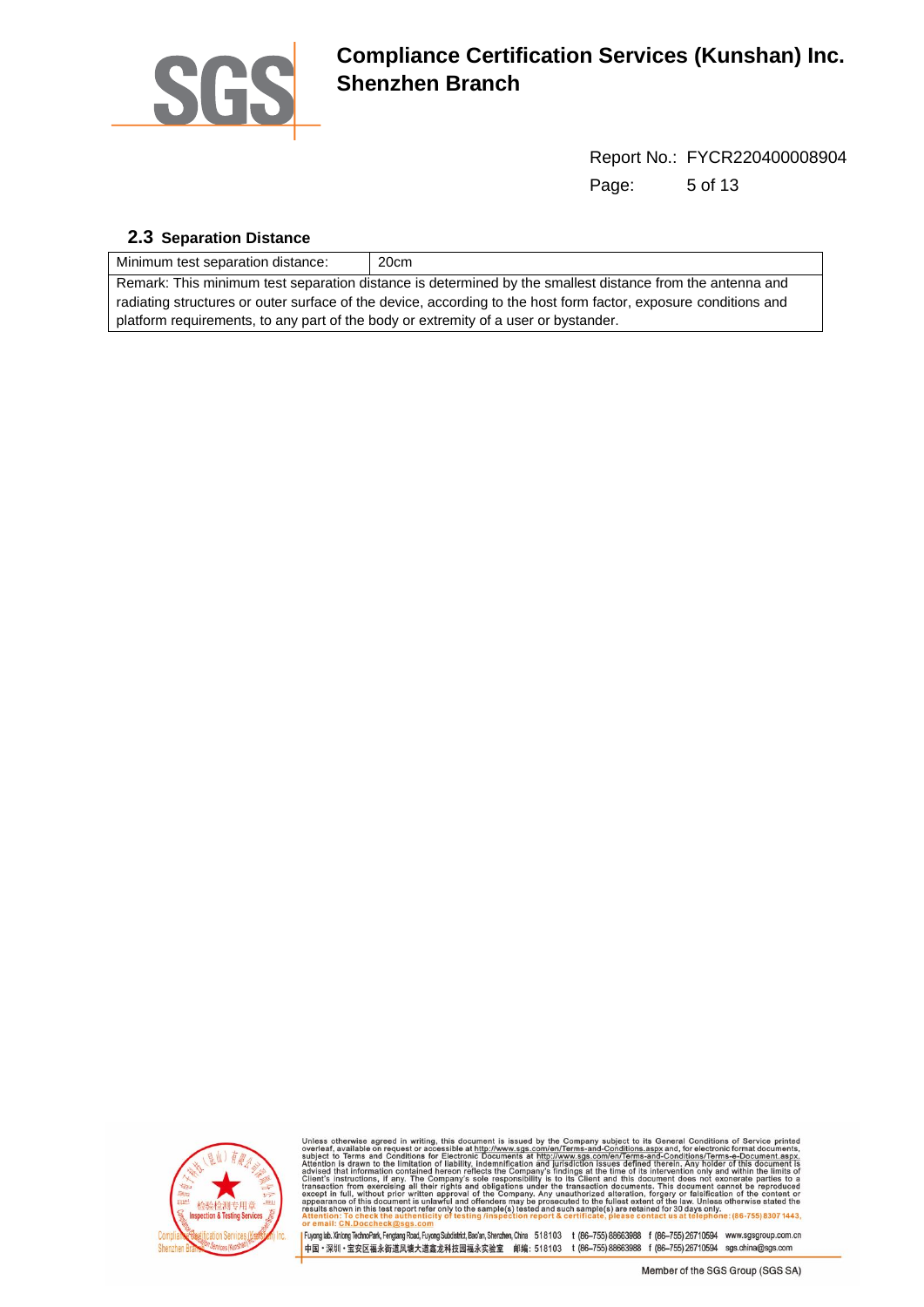

Report No.: FYCR220400008904 Page: 6 of 13

#### <span id="page-5-0"></span>**2.4 Test Location**

All tests were performed at: Compliance Certification Services (Kunshan) Inc. Shenzhen branch. Fuyong lab. Xinlong TechnoPark,Fengtang Road, Fuyong Subdistrict, Bao'an, Shenzhen, China Tel: +86 755 8866 3988 Fax: +86 755 2671 0594 No tests were sub-contracted.

#### <span id="page-5-1"></span>**2.5 Test Facility**

The test facility is recognized, certified, or accredited by the following organizations:

#### **• A2LA (Certificate No. 6606.01)**

Compliance Certification Services (Kunshan) Inc. Shenzhen branch is accredited by the American Association for Laboratory Accreditation(A2LA). Certificate No. 6606.01.

#### **• FCC –Designation Number: CN1322**

Compliance Certification Services (Kunshan) Inc. Shenzhen branch has been recognized as an accredited testing laboratory.

Designation Number: CN1322. Test Firm Registration Number: 718073

#### **• Innovation, Science and Economic Development Canada**

Compliance Certification Services (Kunshan) Inc. Shenzhen branch has been recognized by ISED as an accredited testing laboratory.

CAB identifier: CN0129.

IC#: 28189.



therwise agreed in writing, this document is issued by the Company subject to its General Conditions of Service<br>In available on request or accessible at http://www.sgs.com/en/Terms-and-Conditions.aspx and, for electronic f or the law. Unles:<br>d for 30 days only<br>act us at telephol test report refer only to the sample(s) teste ich sample(s) are retair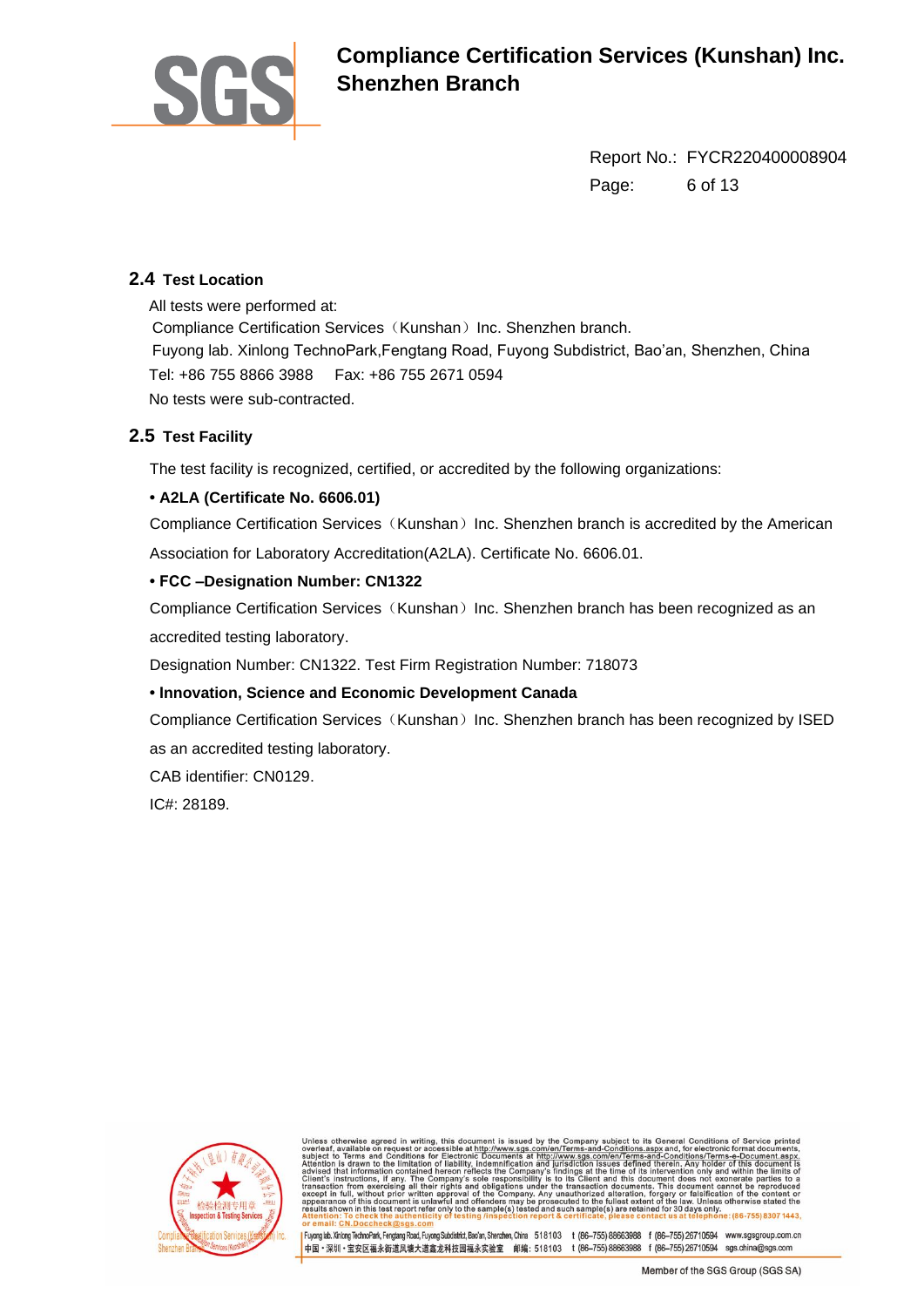

Report No.: FYCR220400008904 Page: 7 of 13

## <span id="page-6-0"></span>**3 FCC Radiofrequency radiation exposure limits**

Test exemptions apply for devices used in general population/uncontrolled exposure environments, according to the SAR-based, or MPE-based exemption thresholds.

### <span id="page-6-1"></span>**3.1 Blanket 1 mW Blanket Exemption**

The 1 mW Blanket Exemption of §1.1307(b)(3)(i)(A) applies for single fixed, mobile, and portable RF sources with available maximum time-averaged power of no more than 1 mW, regardless of separation distance.

The 1-mW blanket exemption applies at separation distances less than 0.5 cm, including where there is no separation. This exemption shall not be used in conjunction with other exemption criteria other than those for multiple RF sources in paragraph §1.1307(b)(3)(ii)(A).

The 1-mW exemption is independent of service type and covers the full range of 100 kHz to 100 GHz, but it shall not be used in conjunction with other exemption criteria or in devices with higher-power transmitters operating in the same time-averaging period. Exposure from such higher-power transmitters would invalidate the underlying assumption that exposure from the lower-power transmitter is the only contributor to SAR in the relevant volume of tissue.

### <span id="page-6-2"></span>**3.2 MPE-based Exemption**

General frequency and separation-distance dependent MPE-based effective radiated power (ERP) thresholds are in Table B.1 [Table 1 of §1.1307(b)(1)(i)(C)] to support an exemption from further evaluation from 300 kHz through 100 GHz.

| <b>RF Source Frequency</b>                                             |  |           | Minimum Distance  |  |                            | Threshold ERP                        |  |
|------------------------------------------------------------------------|--|-----------|-------------------|--|----------------------------|--------------------------------------|--|
| $f_L$ MHz                                                              |  | $f_H$ MHz | $\lambda_L/2\pi$  |  | $\lambda_{\rm H}$ / $2\pi$ | W                                    |  |
| 0.3                                                                    |  | 1.34      | 159 <sub>m</sub>  |  | 35.6 <sub>m</sub>          | 1,920 R <sup>2</sup>                 |  |
| 1.34                                                                   |  | 30        | 35.6 <sub>m</sub> |  | 1.6 <sub>m</sub>           | 3,450 R <sup>2</sup> /f <sup>2</sup> |  |
| 30                                                                     |  | 300       | 1.6 <sub>m</sub>  |  | 159 mm                     | 3.83R <sup>2</sup>                   |  |
| 300                                                                    |  | 1,500     | 159 mm            |  | 31.8 mm                    | 0.0128 R <sup>2</sup> f              |  |
| 1,500                                                                  |  | 100,000   | 31.8 mm           |  | $0.5$ mm                   | 19.2R <sup>2</sup>                   |  |
| Subscripts L and H are low and high; $\lambda$ is wavelength.          |  |           |                   |  |                            |                                      |  |
| From §1.1307(b)(3)(i)(C), modified by adding Minimum Distance columns. |  |           |                   |  |                            |                                      |  |

|  |  |  | Table B.1—Thresholds For Single RF Sources Subject to Routine Environmental Evaluation |  |
|--|--|--|----------------------------------------------------------------------------------------|--|
|  |  |  |                                                                                        |  |
|  |  |  |                                                                                        |  |

The table applies to any RF source (i.e. single fixed, mobile, and portable transmitters) and specifies power and distance criteria for each of the five frequency ranges used for the MPE limits. These criteria apply at separation distances from any part of the radiating structure of at least λ/2π. The thresholds are

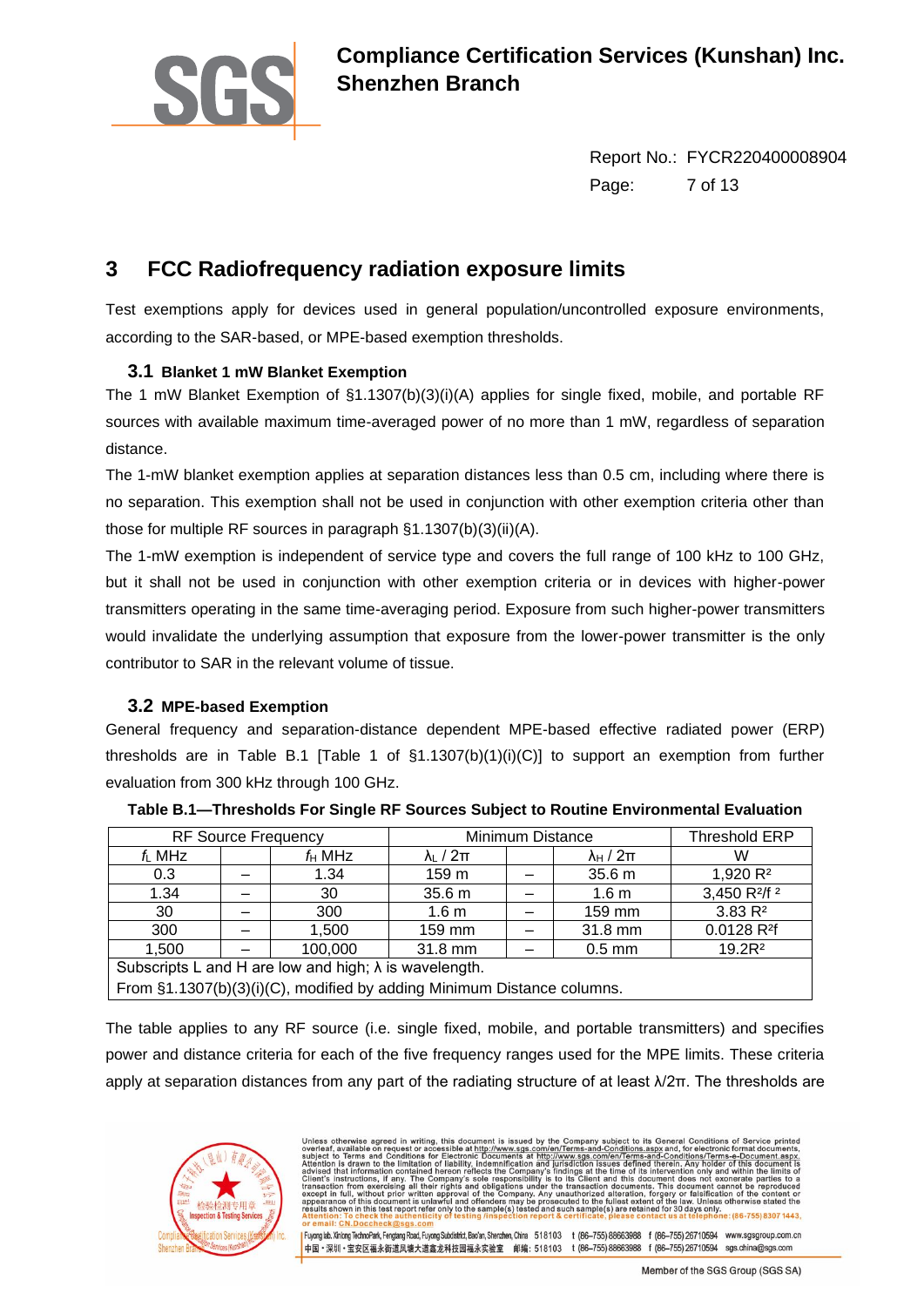

Report No.: FYCR220400008904 Page: 8 of 13

based on the general population MPE limits with a single perfect reflection, outside of the reactive nearfield, and in the main beam of the radiator.

For mobile devices that are not exempt per Table B.1 [Table 1 of §1.1307(b)(1)(i)(C)] at distances from 20 cm to 40 cm and in 0.3 GHz to 6 GHz, evaluation of compliance with the exposure limits in §1.1310 is necessary if the ERP of the device is greater than *ERP*20cm in Formula (B.1) [repeated from §2.1091(c)(1); also in §1.1307(b)(1)(i)(B)].

> $P_{\text{th}} \text{ (mW)} = ERP_{20 \text{ cm}} \text{ (mW)} = \begin{cases} 2040f & 0.3 \text{ GHz} \le f < 1.5 \text{ GHz} \\ 3060 & 1.5 \text{ GHz} \le f \le 6 \text{ GHz} \end{cases}$  $(B.1)$

If the ERP is not easily obtained, then the available maximum time-averaged power may be used (i.e., without consideration of ERP only if the physical dimensions of the radiating structure(s) do not exceed the electrical length of λ/4 or if the antenna gain is less than that of a half-wave dipole.

SAR-based exemptions are constant at separation distances between 20 cm and 40 cm to avoid discontinuities in the threshold when transitioning between SAR-based and MPE-based exemption criteria at 40 cm, considering the importance of reflections.

#### <span id="page-7-0"></span>**3.3 SAR-based Exemption**

SAR-based thresholds are derived based on frequency, power, and separation distance of the RF source. The formula defines the thresholds in general for either available maximum time-averaged power or maximum time-averaged ERP, whichever is greater.

If the ERP of a device is not easily determined, such as for a portable device with a small form factor, the applicant may use the available maximum time-averaged power exclusively if the device antenna or radiating structure does not exceed an electrical length of λ/4.

As for devices with antennas of length greater than λ/4 where the gain is not well defined, but always less than that of a half-wave dipole (length λ/2), the available maximum time-averaged power generated by the device may be used in place of the maximum time-averaged ERP, where that value is not known.

The separation distance is the smallest distance from any part of the antenna or radiating structure for all persons, during operation at the applicable ERP. In the case of mobile or portable devices, the separation distance is from the outer housing of the device where it is closest to the antenna.

The SAR-based exemption formula of §1.1307(b)(3)(i)(B), repeated here as Formula (B.2), applies for single fixed, mobile, and portable RF sources with available maximum time-averaged power or effective radiated power (ERP), whichever is greater, of less than or equal to the threshold *P*th (mW).



Unless otherwise agreed in writing, this document is issued by the Company subject to its General Conditions of Service printed overleaf, available on request or accessible at http://www.sgs.com/en/Terms-and-Conditions Ter rn in this test report refer only to the sample(s) tested and such sample(s) are retained for 30 days only.<br>Fo check the authenticity of testing /inspection report & certificate, please contact us at telephone: (86-755) 83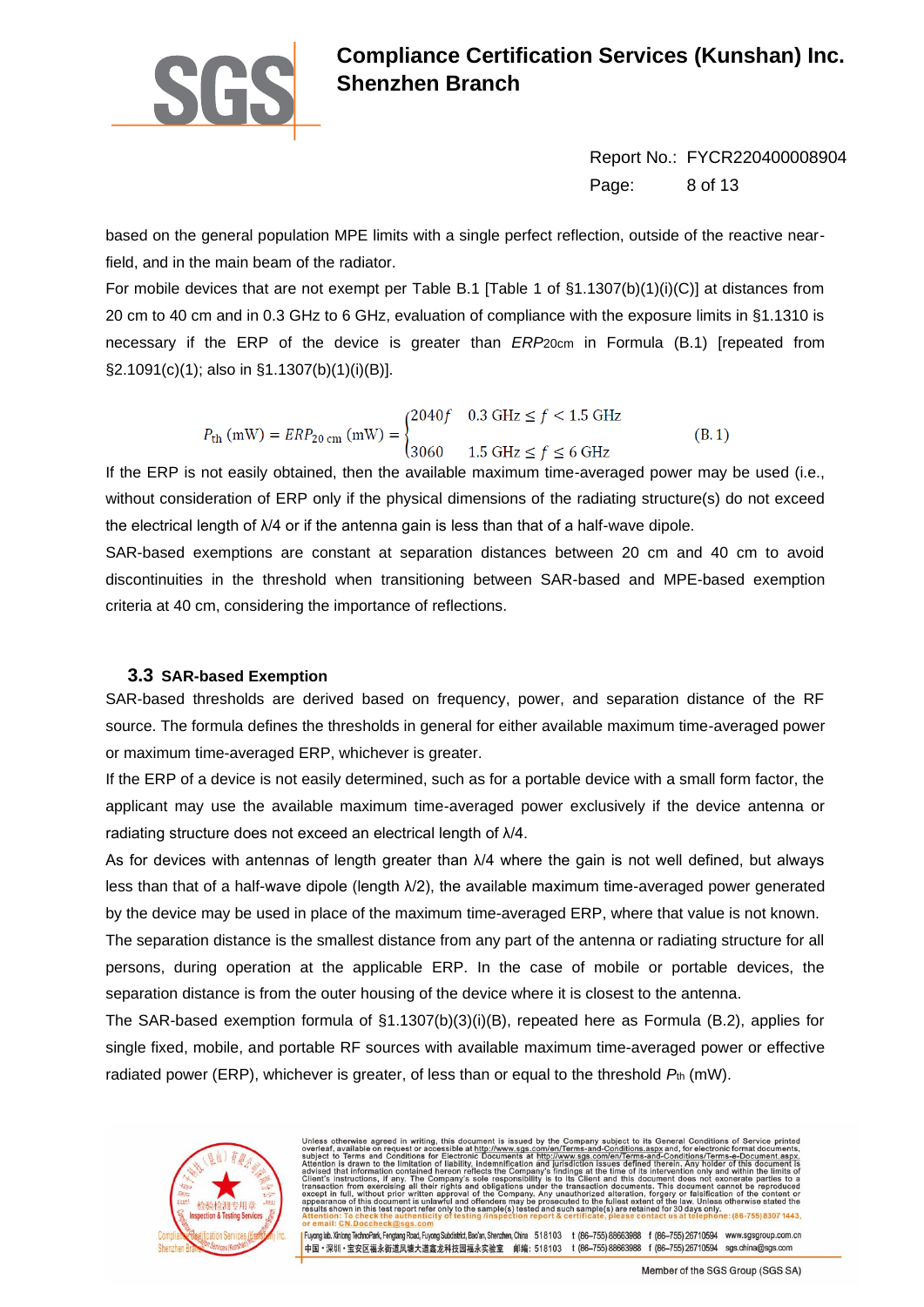

Report No.: FYCR220400008904 Page: 9 of 13

This method shall only be used at separation distances from 0.5 cm to 40 cm and at frequencies from 0.3 GHz to 6 GHz (inclusive). *P*th is given by Formula (B.2).

$$
P_{\text{th}}\left(\text{mW}\right) = \begin{cases} ERP_{20\text{ cm}}(d/20\text{ cm})^{\kappa} & d \le 20\text{ cm} \\ ERP_{20\text{ cm}} & 20\text{ cm} < d \le 40\text{ cm} \end{cases}
$$
(B. 2)

where

$$
x = -\log_{10}\left(\frac{60}{\text{ERP}_{20 \text{ cm}}\sqrt{f}}\right)
$$

and *f* is in GHz, d is the separation distance (cm), and *ERP*<sub>20cm</sub> is per Formula (B.1).



Unless otherwise agreed in writing, this document is issued by the Company subject to its General Conditions of Service subject to Terms and Conditions for Service subject to Terms and Conditions for Selection its company contained hereon reflects the Company, The Company<br>ing all their rights and obligations union<br>rior written approval of the Company.<br>ment is unlawful and offenders may be or the law. Unles:<br>d for 30 days only<br>act us at telephol test report refer only to the sample(s) teste ich sample(s) are retair (86-755) 8307 1443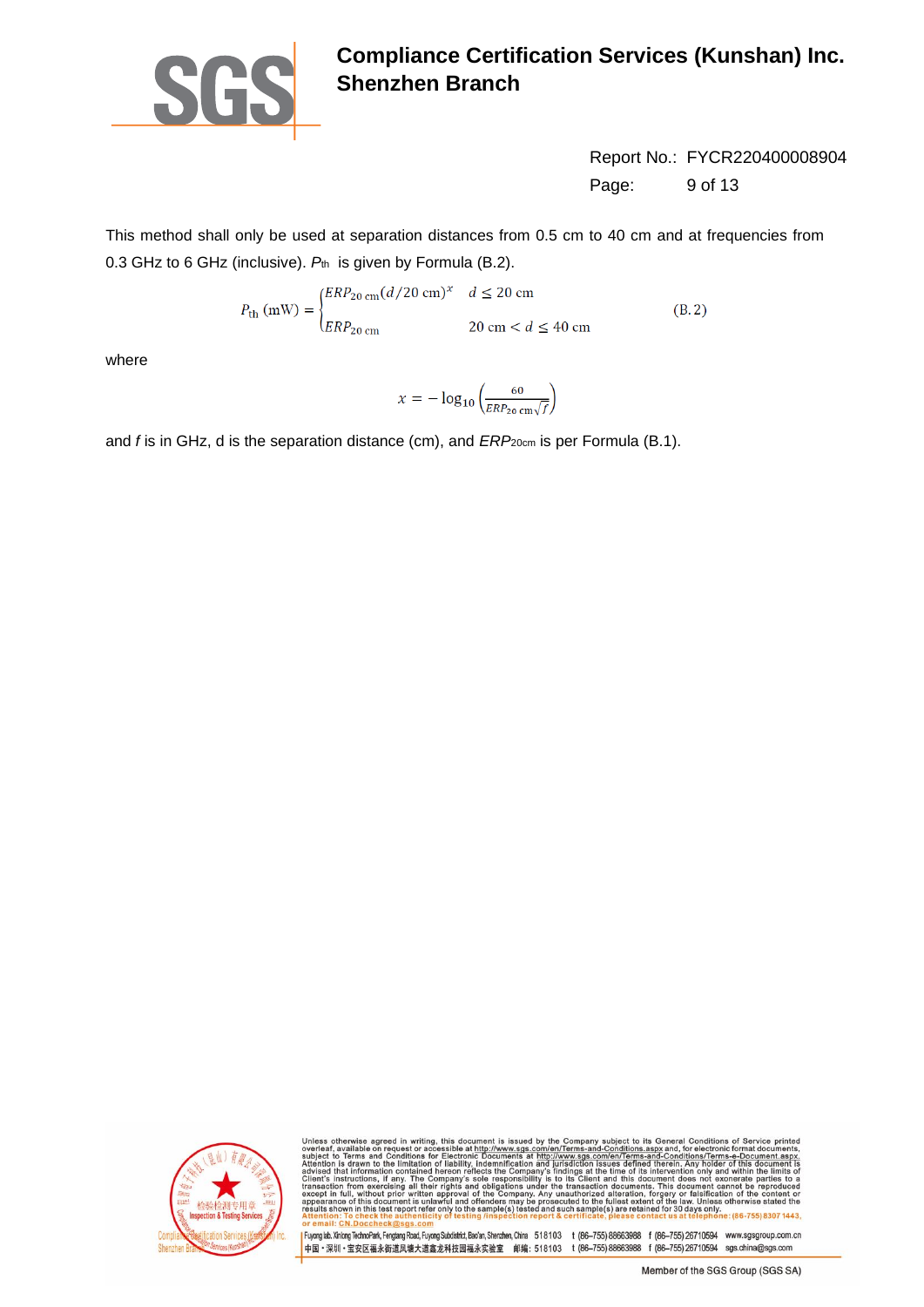

Report No.: FYCR220400008904 Page: 10 of 13

Example values shown in Table B.2 are for illustration only.

| Frequency |    |    |    |     |     | Distance(mm) |     |     |     |     |
|-----------|----|----|----|-----|-----|--------------|-----|-----|-----|-----|
| (MHz)     | 5  | 10 | 15 | 20  | 25  | 30           | 35  | 40  | 45  | 50  |
| 300       | 39 | 65 | 88 | 110 | 129 | 148          | 166 | 184 | 201 | 217 |
| 450       | 22 | 44 | 67 | 89  | 112 | 135          | 158 | 180 | 203 | 226 |
| 835       | 9  | 25 | 44 | 66  | 90  | 116          | 145 | 175 | 207 | 240 |
| 1900      | 3  | 12 | 26 | 44  | 66  | 92           | 122 | 157 | 195 | 236 |
| 2450      | 3  | 10 | 22 | 38  | 59  | 83           | 111 | 143 | 179 | 219 |
| 3600      | 2  | 8  | 18 | 32  | 49  | 71           | 96  | 125 | 158 | 195 |
| 5800      |    | 6  | 14 | 25  | 40  | 58           | 80  | 106 | 136 | 169 |

#### **Table B.2—Example Power Thresholds (mW)**

| <b>Limit calculation</b>                                                        |         |          |    |          |  |  |
|---------------------------------------------------------------------------------|---------|----------|----|----------|--|--|
| P <sub>th</sub> (mW)<br>Distance(cm)<br>Frequency(GHz)<br>Frequency range (GHz) |         |          |    |          |  |  |
| $0.3 - 1.5$                                                                     | 0.01356 | $-1.270$ | 20 | 27.662   |  |  |
| $1.5 - 6$                                                                       | 2.48    | 1.905    | 20 | 3060,000 |  |  |



Unless otherwise agreed in writing, this document is issued by the Company subject to its General Conditions of Service printed overleaf, available on request or accessible at http://www.sgs.com/en/Terms-and-Conditions.as

| Fuyong lab.Xinlong TechnoPark, Fengtang Road, Fuyong Subdistrict, Barén, Shenzhen, China 518103 t (86–755) 266710597 16594 www.sgsgroup.com.cn<br>|中国・深圳・宝安区福永街道凤塘大道鑫龙科技园福永实验室 | 邮编: 518103 t (86–755) 88663988 f (86–755) 267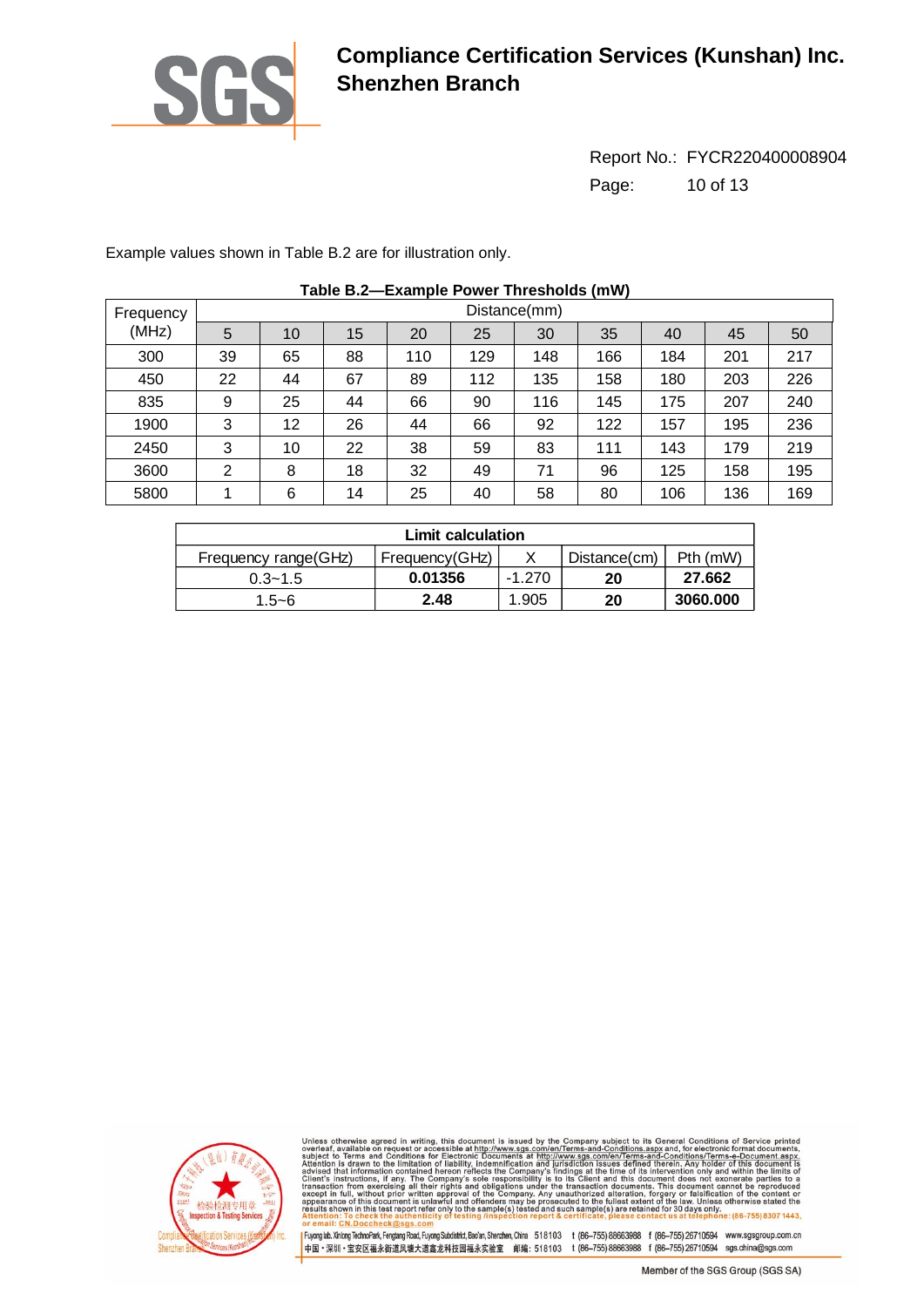

Report No.: FYCR220400008904 Page: 11 of 13

## <span id="page-10-0"></span>**4 Measurement and Calculation**

#### <span id="page-10-1"></span>**4.1 Maximum transmit power**

| BLE:               |                  |           |
|--------------------|------------------|-----------|
| Frequency          | EIRP [dBm]       | EIRP (mW) |
| 2440MHz            | 6.21             | 4.18      |
| 125KHz:            |                  |           |
| Frequency          | Level@3m(dBuV/m) | ERP (mW)  |
| 125KH <sub>Z</sub> | 67.37            | 0.001     |

13.56MHz :

| Frequency | Level@3m(dBuV/m) | ERP (mW) |
|-----------|------------------|----------|
| 13.56MHz  | 58.19            | 0.00012  |

The Power Data is based on the RF Test report FYCR220400008901 & FYCR220400008902&FYCR220400008903.

### **The ERP calculation formula for 125kHz and 13.56MHz transmitters:**

\*Note: ERP =  $p_t \times g_t = (Exd)^* / 49.2$  (According to ANSI C63.10 Annex G.2).

where

 $p<sub>t</sub>$  is the transmitter output power in watts

g<sub>t</sub> is the numeric gain of the transmitting antenna (dimensionless)

E is the electric field strength in V/m

d is the measurement distance in meters (m)

 $V/m = 10^{\Lambda(((dBuV/m) -120) / 20)}$ 



Unless otherwise agreed in writing, this document is issued by the Company subject to its General Conditions of Service printed overleaf, available on request or accessible at http://www.sgs.com/en/Terms-and-Conditions.Ter rn in this test report refer only to the sample(s) tested and such sample(s) are retaine<br>To check the authenticity of testing /inspection report & certificate, please cont d for 30 days only<br>act us at telephor .<br>ne: (86-755) 8307 1443.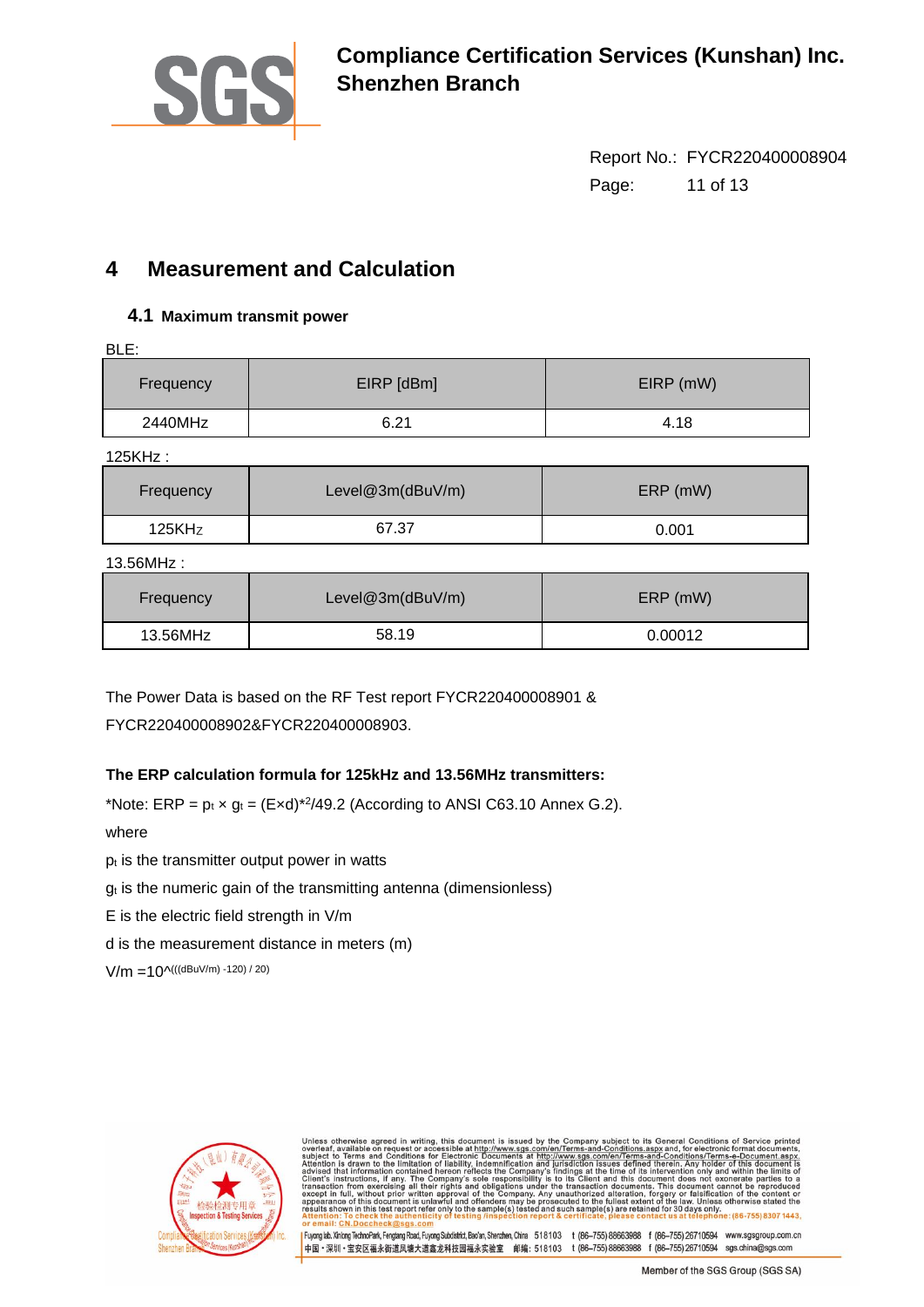

Report No.: FYCR220400008904 Page: 12 of 13

#### <span id="page-11-0"></span>**4.2 RF Exposure Calculation**

#### **Exposure condition for standalone operations**

#### **For BLE transmitter:**

The Max. Power is 4.18mW. The best case gain of the antenna is 2.3dBi.

**Remark**: we used the maximum power between the conducted power and ERP/EIRP to perform RF

exposure exemption evaluation.

|             | Evaluation method                      | Exempt Limit(mW) | Verdict |
|-------------|----------------------------------------|------------------|---------|
|             | <b>Blanket 1 mW Blanket Exemption</b>  | N/A              | N/A     |
|             | MPE-based Exemption(ERP)               | N/A              | N/A     |
| $\boxtimes$ | SAR-based Exemption( $P_{\text{th}}$ ) | 3060             | Yes     |

#### **For 125KHz transmitter:**

The max. ERP is 0.001mW.

|             | Evaluation method                      | Exempt Limit(mW) | Verdict |
|-------------|----------------------------------------|------------------|---------|
| $\boxtimes$ | <b>Blanket 1 mW Blanket Exemption</b>  | 1.0              | Yes     |
|             | MPE-based Exemption(ERP)               | N/A              | N/A     |
|             | SAR-based Exemption( $P_{\text{th}}$ ) | N/A              | N/A     |

#### **For 13.56MHz transmitter:**

The max. ERP is 0.00012mW.

|             | Evaluation method                      | Exempt Limit(mW) | Verdict |
|-------------|----------------------------------------|------------------|---------|
| $\boxtimes$ | <b>Blanket 1 mW Blanket Exemption</b>  | 1.0              | Yes     |
|             | MPE-based Exemption(ERP)               | N/A              | N/A     |
|             | SAR-based Exemption( $P_{\text{th}}$ ) | N/A              | N/A     |

Therefore, the device is to qualify for standalone SAR test exemption, the exemption report is in lieu of the SAR report.



Unless otherwise agreed in writing, this document is issued by the Company subject to its General Conditions of Service subject to Terms and Conditions for Service subject to Terms and Conditions for Selection its company of the law. Offices<br>d for 30 days only.<br>act us at telephol n in this test report refer only to the sample(s) tested and such sample(s) are retain<br>o check the authenticity of testing /inspection report & certificate, please con e: (86-755) 8307 1443